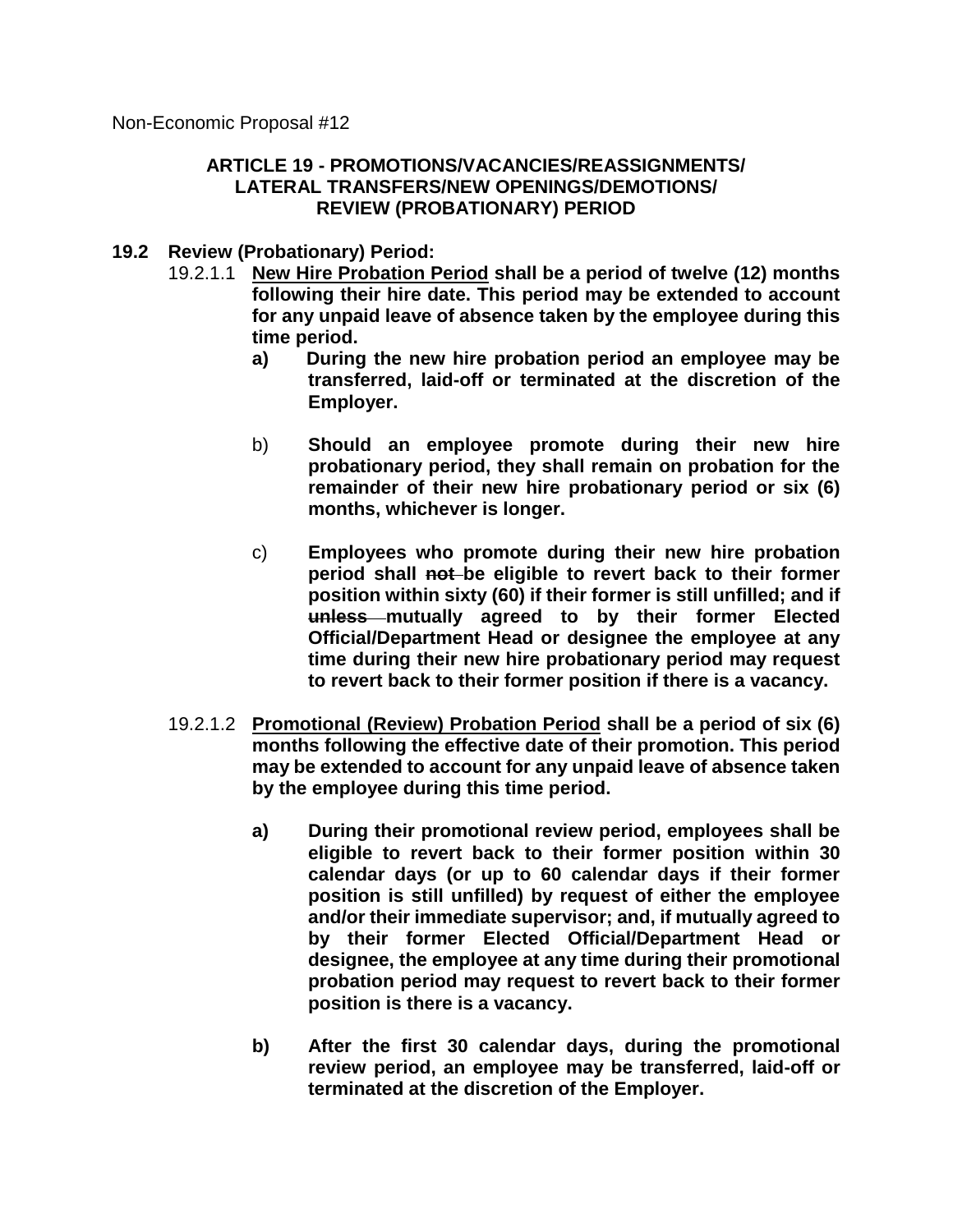- 19.2.1.3 **Laterally Transfers: Qualified employees who are already a Supervisor laterally transferring from one Department to another, in the same job classification, may upon their request or their supervisor's request, return to their former position within thirty (30) calendar days or up to sixty (60) calendar days of the change of positions if their former position is still unfilled.**
- 19.2.1.4 **Should an employee promote during their new hire probationary period, they shall remain on probation for the remainder of their new hire probationary period or six (6) months, whichever is longer.**
- 19.2.1.5 **Employees who promote during their new hire probation period shall not be eligible to revert back to their former position within sixty (60) if their former is still unfilled; and if unless mutually agreed to by their former Elected Official/Department Head or designee the employee at any time during their new hire probationary period may request to revert back to their former position if there is a vacancy.**
- **19.2.1.6 During such period an employee may be transferred, laid off or terminated at the discretion of the Employer.**
- 1. For employees promoted from another regular County position, the first six (6) months, one thousand forty (1040) straight time hours worked if on a 40 hour workweek or nine hundred and seventy-five (975) if on a 37.5 hour workweek, shall be their review period. During such period an employee may either voluntarily return to their former classification or be involuntarily returned to their former classification by their Supervisor. In the event an employee returns to their former classification they shall retain all seniority time accrued, less all time they may have accrued as a Supervisor.
- 2. Qualified employees who are already a Supervisor laterally transferring from one Department to another**, in the same job classification,** may **upon their request or their supervisor's request,** return to their former position within forty-five (45) **thirty (30) sixty (60) calendar** days of the change of positions **if their former position is unfilled**. The employee's Supervisor may have the employee returned to their former assigned position within forty-five (45) **thirty (30)** days of the change in positions.
	- 3. Employees displaced by Supervisors returning to their former positions during their formal review period will be returned to their former position and shall retain all seniority time accrued, less all time they have accrued as a Supervisor.
- 4. For employees hired from outside another regular County position the first twelve (12) months, two thousand eighty (2080) straight time hours if a 40 hour workweek or one thousand nine hundred and fifty (1950) if a 37.5 hour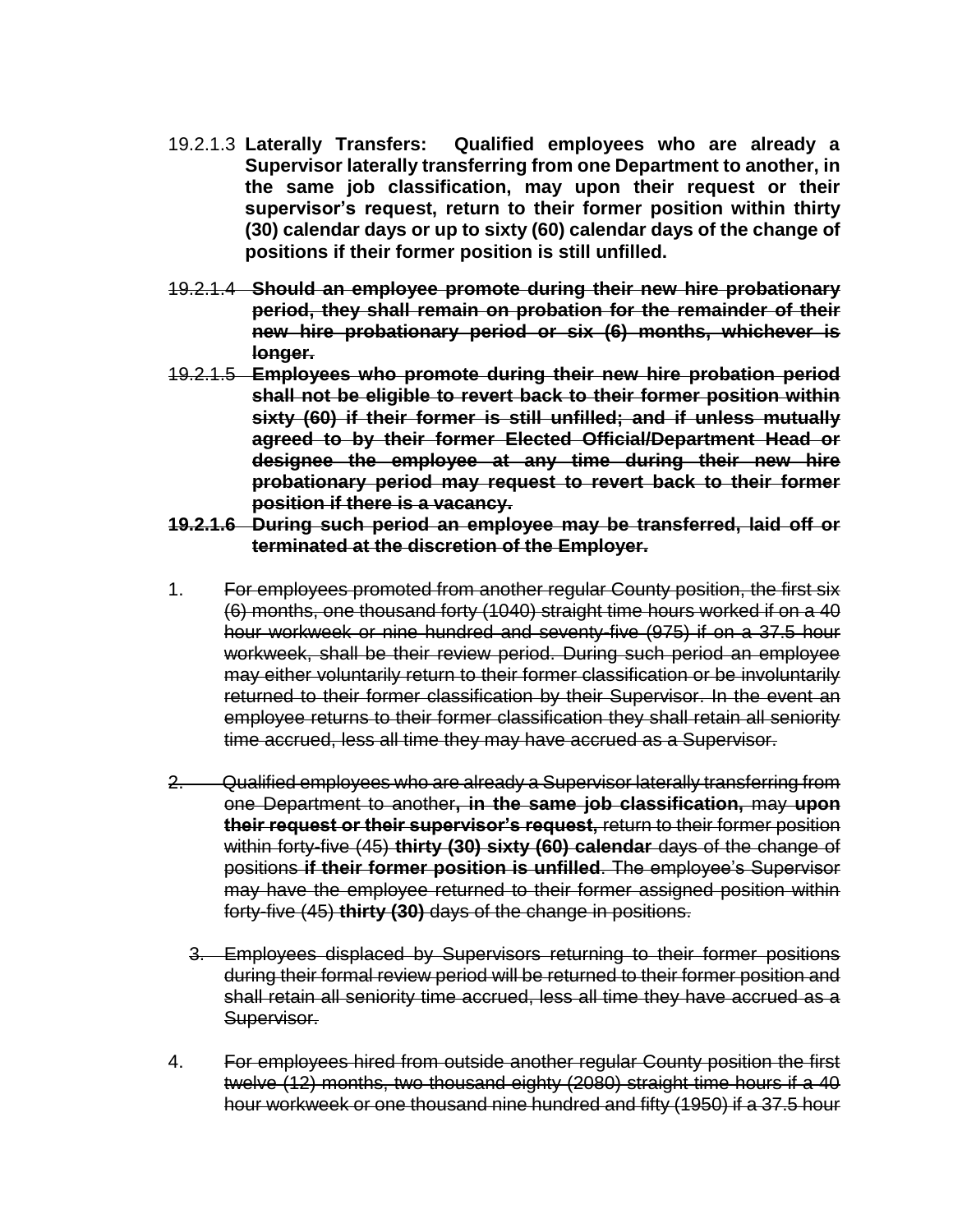workweek, worked shall be their review period. During such period and employee may be transferred, laid off or terminated at the discretion of the Employer. Review period employees continued in service of the Employer following the completion of the review period shall become regular employees.

# 19.4 Demotions:

- 1. Voluntary demotions from higher to lower classifications within the Bargaining Unit may be made at the request of the employee with the approval of Management.
- 2. Involuntary demotions will be made based on the staffing needs of the individual Department/Division and/or job performance of the individual employee. Such determination shall be supported by appropriate documentation by Management and is subject to the grievance process, except during the review period.
- 3. Employees involuntarily demoted from positions within the Bargaining Unit to positions outside the Bargaining Unit will be made as follows with base unit agreement:
	- a) If the demotion is the result of layoff and the employee formerly worked in the base unit when initially promoted to Supervisor, that employee may return to the base unit and retain all seniority accrued while working in the base unit. They will not add seniority accrued while working as Supervisor to the seniority accrued while working in the base unit. If the base unit seniority is insufficient to secure a position in the base unit, they will be laid off in accordance with the terms of the layoff procedures of the base unit agreement, if any.
	- b) If the demotion is the result of a disciplinary measure and the employee formerly worked in the base unit, that employee will not be allowed to displace a base unit member. They will not add seniority accrued while working as Supervisor to the seniority accrued while working in the base unit. If the base unit seniority is insufficient to secure a position in the base unit, they will be laid off in accordance with the terms of the layoff procedures of the base unit agreement, if any.
	- c) If the employee had no working experience in a base unit before being initially promoted to Supervisor, that employee may be placed in a base unit with no seniority, except County seniority if any. Time worked as a Supervisor will not be applied toward any base unit provisions.

If the base unit seniority is insufficient to secure a position in the base unit, they will be laid off in accordance with the terms of the layoff procedures of the base unit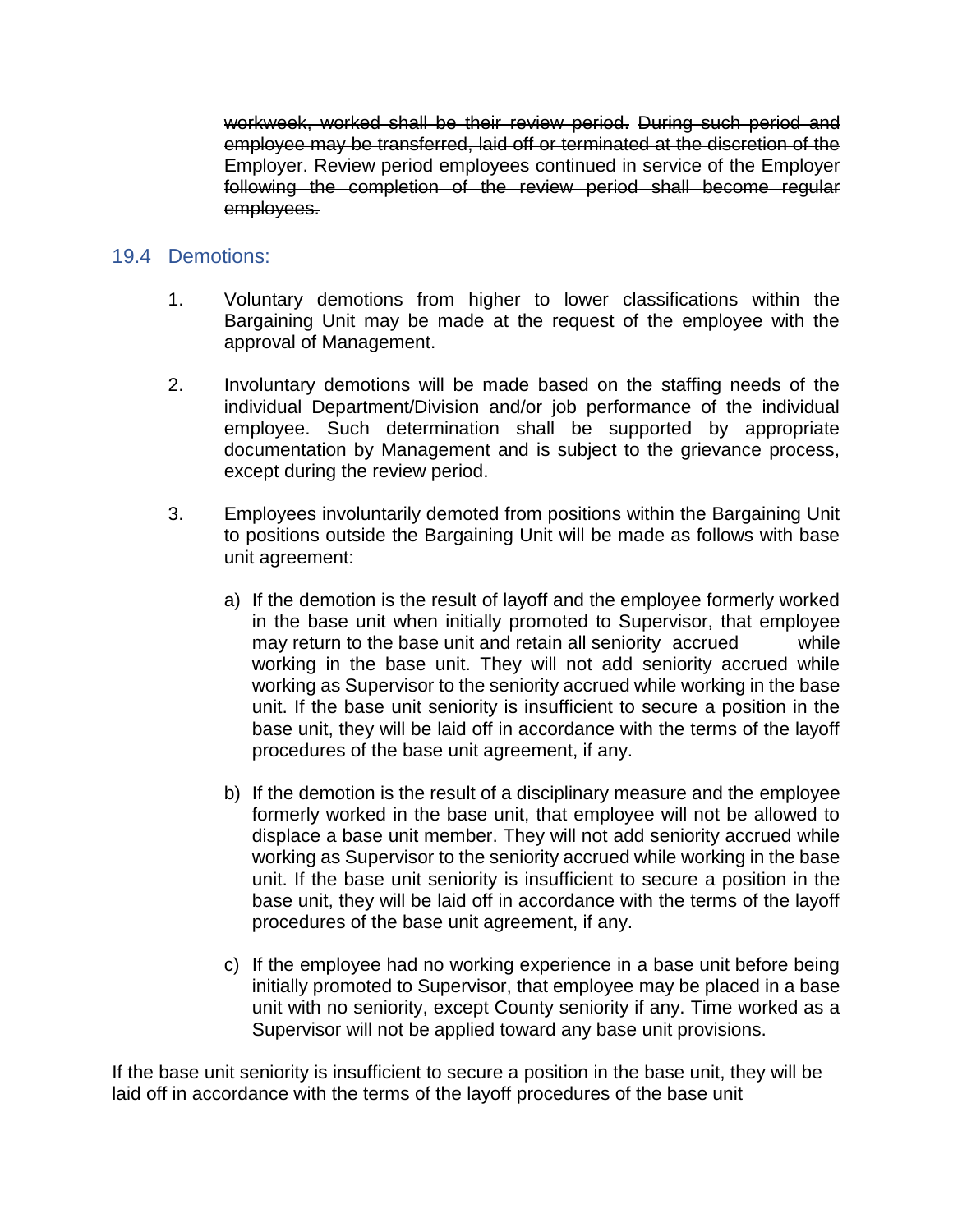agreement, if any.

# **TENTATIVE AGREEMENT REACHED ON: 03/29/2022**

**Natalie Hilderbrand (Apr 1, 2022 14:19 PDT)** [Natalie Hilderbrand](https://na4.documents.adobe.com/verifier?tx=CBJCHBCAABAAxQfR5bwrpv_ZHQVuzdGD8IiE0iSigpDA)

For the Union: For the County: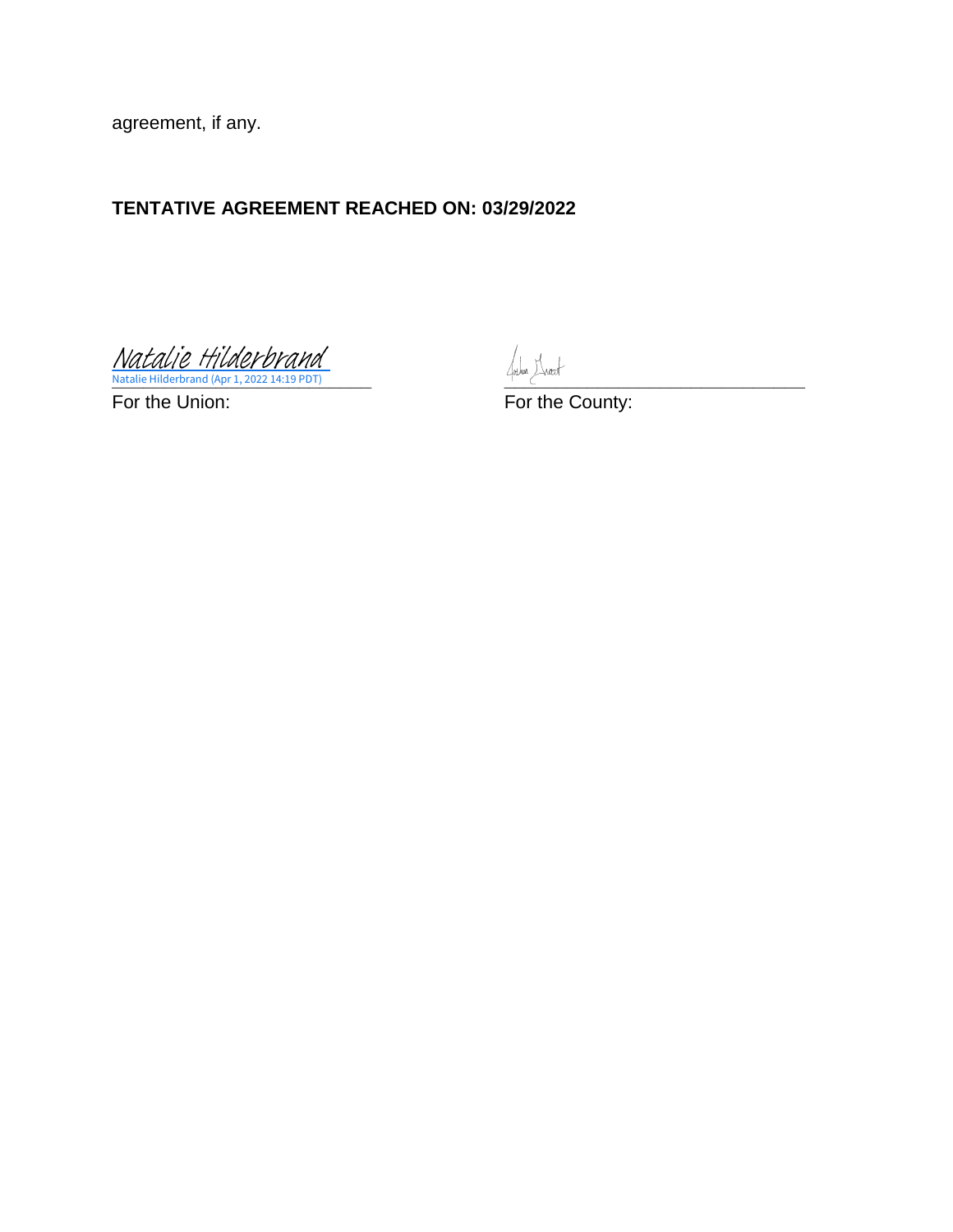Non-Economic Proposal #9

# **ARTICLE 16 – SENIORITY**

#### **16.5 Authorized Leave**:

An employee on authorized leave of absence for the purpose of becoming a fulltime paid employee of the Union who subsequently returns to the Bargaining Unit shall retain their full seniority except for such period of leave not to exceed one (1) year.

## **TENTATIVE AGREEMENT REACHED ON: 03/29/2022**

**Natalie Hilderbrand (Apr 1, 2022 14:19 PDT)** 2002 14:00 PDT (Page 2008) 2008 2009 2012 12:00 PDT (Page 2012) 2012 12:00 PDT (Page 2012) 2012 12:00 PDT (Page 2012) 2012 12:00 PDT (Page 2012) 2012 12:00 PDT (Page 2012) 2012 [Natalie Hilderbrand](https://na4.documents.adobe.com/verifier?tx=CBJCHBCAABAAxQfR5bwrpv_ZHQVuzdGD8IiE0iSigpDA)

For the Union: For the County: